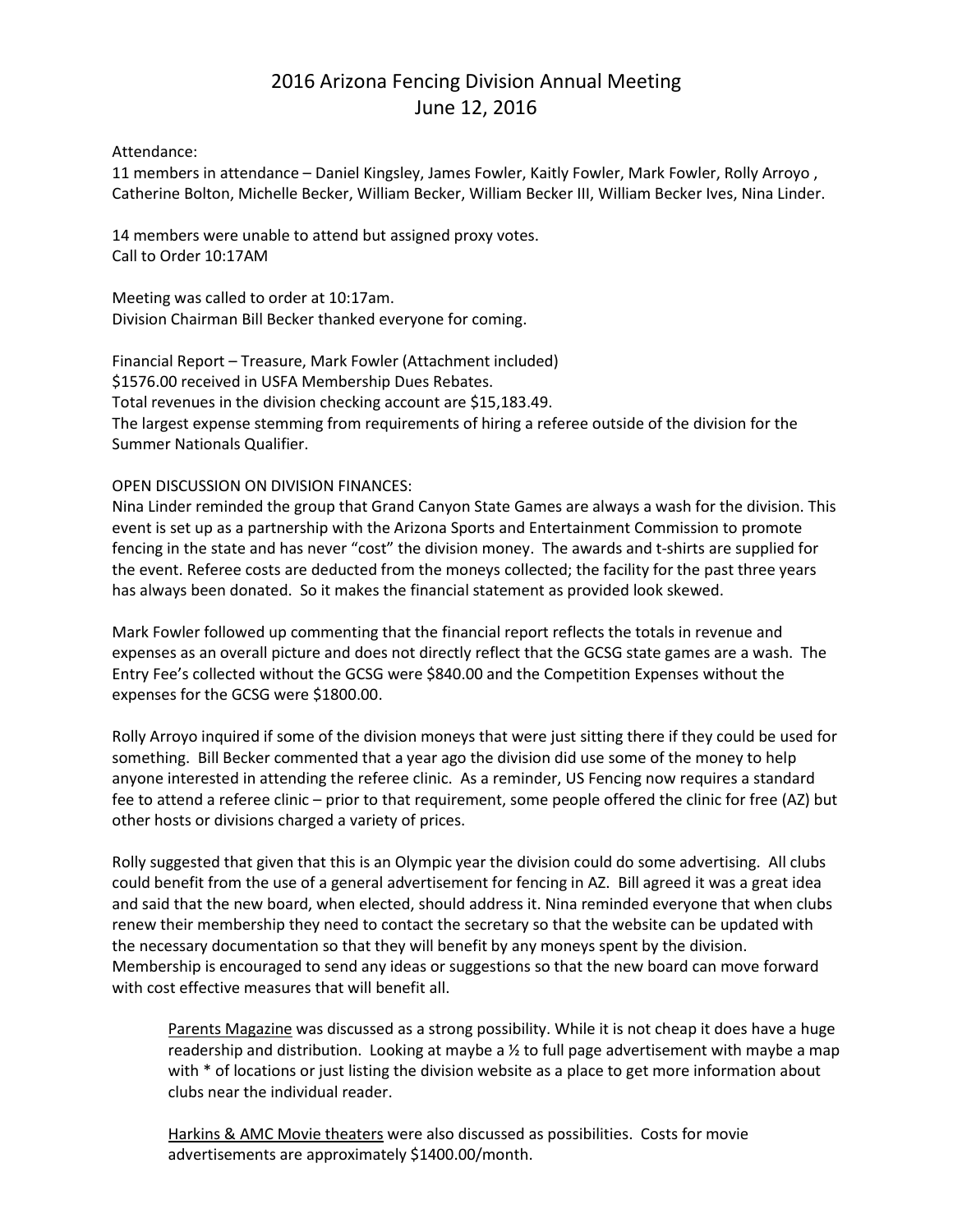Demonstrations were also discussed as an outreach. Rolly stated that has not been a successful venture for him or his club in the past in terms of use of their time, energy, and efforts. Individual clubs can certainly continue to pursue this if they feel it is beneficial but the consensus was that the return on the invested time has not been beneficial.

Mark also discussed the division trailer. He was tasked with trying to get the trailer listed for sale. Unfortunately, that has not been an easy process. The current board did not receive any documentation regarding the purchase of the trailer, nor the title for the trailer when it was purchased. He has tried to get information on the trailer or get a new copy of the title but the state is saying that the Arizona Fencing Division is not listed as the owner of the trailer. The state cannot and will not tell Mark who IS listed as the owner. Rolly said that Pia Douglas was given moneys from the division to purchase the trailer for the division. It is believed that the trailer might be in her or the Douglas' estates name – similar to the problem the division had with the website name and hosting with Go Daddy. Mark will call the state back and ask if it is listed in the Douglas' name to see if they can provide us with that confirmation. Rolly will try to check inside the trailer to see if the paperwork is there. To get a new title, and have it titled in the division name, the division would need to take the trailer to the DMV, the DMV will record the VIN # and the division would take the information to the sheriff's department. It will cost the division \$400.00 and the Sherriff will post it for 60 days. If no one comes forward to claim the trailer then we can have it titled in the Division name. Rolly will first double check the inside of the trailer to ensure there is no paperwork or documentation inside and then take care of the removal/disposal. The division has not ever compensated him for the storage of the trailer. It was agreed that any proceeds he may potentially make on the removal or disposal will be equitable for payment of his efforts given the cost the division would incur with the title problem given the cost and that the wheels and hubs are bad and it cannot be transported as it is.

## Secretary Report – Nina Linder (Attachment included)

Division Membership for the 2015-2016 season was 12 member clubs. A total of 380 members: 120 female (32%) and 260 male (38%). The division clubs hosted a total of 16 competitions this season. 3 additional events were hosted by the division – The Grand Canyon State Games, JO Qualifiers, and Summer National Qualifiers. We also had an SYC, and ROC and a Men's Junior Saber World Cup that took place in our division.

For being one of the smaller divisions we have really has some amazing national and international success. Congratulations to Bill Becker and Ruth Dodge on their 2015 Vet World Team membership, and Kara Linder for both the Cadet and Junior 2016 World Teams. This season both the division website and the division Facebook page were used to increase communication and to highlight the successes of the athletes in our division. A recap of the Junior Olympics was provided – our division had 35 entries and one team event. The 2016 Summer Nationals / July Challenge looks to be another strong representation. Event recaps for the Arizona representatives will be posted on the division website and FB page as the competition takes place. We had 3 athletes named to the 2015 All-Academic Teams and hope that there will be even more when the 2016 teams are announced on July 3, 2016.

We are working with the National Office to have our division bylaws updated. They are currently with the legal department and should be ready to be presented at the General Meeting and then voted on at the Annual meeting next year as outlined in the current bylaws.

#### Chairman Report – Bill Becker

Next year the bids were accepted for the same events an SYC & ROC and an RJCC was added. FCAZ is also hosting a Junior Men's Sabre World Cup. Having these events in our backyard is a big cost saving so that people do not have to travel to get some great experience, and to see some high level fencers at the World Cup. There are 4 SYC's "nearby" (California, Colorado, and Texas), but fencers can attend anywhere an SYC is being hosted; only one result (the best result) per age group will count for national points. ROC's - fencers can attend anywhere but only the best 3 results will count towards the regional point total. RJCC's - fencers will only earn points within their own region (region 4), all points earned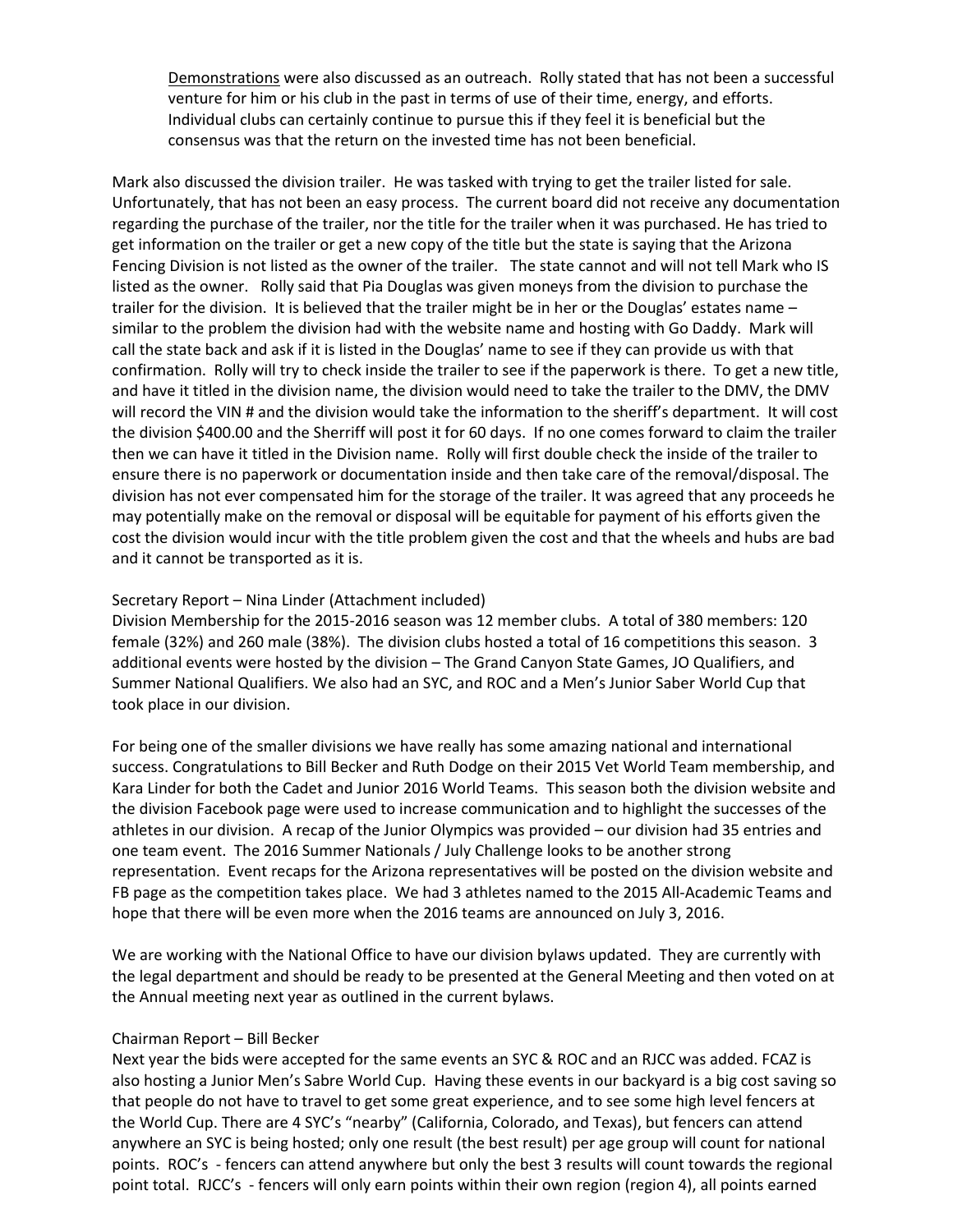will count in the regional points accumulation. These points are another path that may help fencers qualify fencers for Cadet and Junior events at JO's and/or the July Challenge.

US Fencing just had their election. The three athletes elected to the Hall of Fame were Molly Sullivan, Cody Mattern and Greg Massialas. Don Anthony was re-elected as the President of the Board with over a 50% margin. It is the first time that a President has been elected for a second term. Further information and results are posted on the US Fencing website.

There are a lot of changes coming. The FOC is revising from 13 members to 5. There will be a president and 4 VP directly in charge for a particular area. International, Domestic Development, Domestic Assignments, Ombudsman – complaints etc there will be 6 people that work with that person and then the Chair of the FOC. Interviews and decisions are taking place now and should be announced by the end of Summer Nationals.

There are rule changes coming for the upcoming season. Please make sure you have read up on them. Info and links to the US Fencing posts have been posted on our division page, the division FB page. Epee wiring changes, Timing changes for sabre so you will need to have your club equipment updated (when the chips are available the division will have to update the boxes we have), and the biggest change for sabre is the test being done the first half of the season with the back foot on the on guard line at the start of the bout.

There is an upcoming USFCA Coaches Academy and AGM at Redlands Fencing Center in Oklahoma. They hold 4-5 seminars per year its a week long clinic. Epee – Abdul Azzese (sp), Foil – Peter Buchard, Sabre – they asked me. The information about the week long seminar/clinic is posted on askfred.

## General Discussion, \*Motions/voting:

#### **Statutory Agent:**

Mark Fowler brought to the attention that the division is a non-profit and because of this a Statutory agent must be listed. Our current SA is Phillip Richey, who no longer lives in the state. The SA does not have to be a board member but needs to be someone that lives in the state. He offered to be the permanent SA going forward to make things easy stating he has no intend of moving or relocating out of the state of Arizona.

A motion was made by Nina Linder to make Mark Fowler the Statutory Agent for the division going forward; Rolly Arroyo 2<sup>nd</sup> the motion. All in favor - the vote was unanimous. Motion passed.

#### Upcoming Competitions:

Flagstaff would again like to host a competition in August. They questioned where or not there would be enough interest in a foil event to have the YMCA extend their hours to accommodate. Discussions took place that there are not any guarantees. There were additional questions about self refereeing for pools and Bill said that yes that is okay.

\*The motion was made by Bill Becker to allow Flagstaff to host their competition in August; motion  $2^{nd}$ by Mark Fowler. All in favor -the vote was unanimous. Motion passed.

\*Bill Becker made a motion to allow Prescott to host their Labor Day competition; motion 2<sup>nd</sup> by Mark Fowler. All in favor - the vote was unanimous. Motion passed.

There is a \$5.00 fee that the division charges for hosting events. For the past several years we have always voted to waive the division fee because the division has plenty of reserve funds.

\*Nina Linder made the motion to waive the \$5.00 division event fee; motion 2<sup>nd</sup> by Rolly Arroyo. All in favor – the vote was unanimous. Motion passed.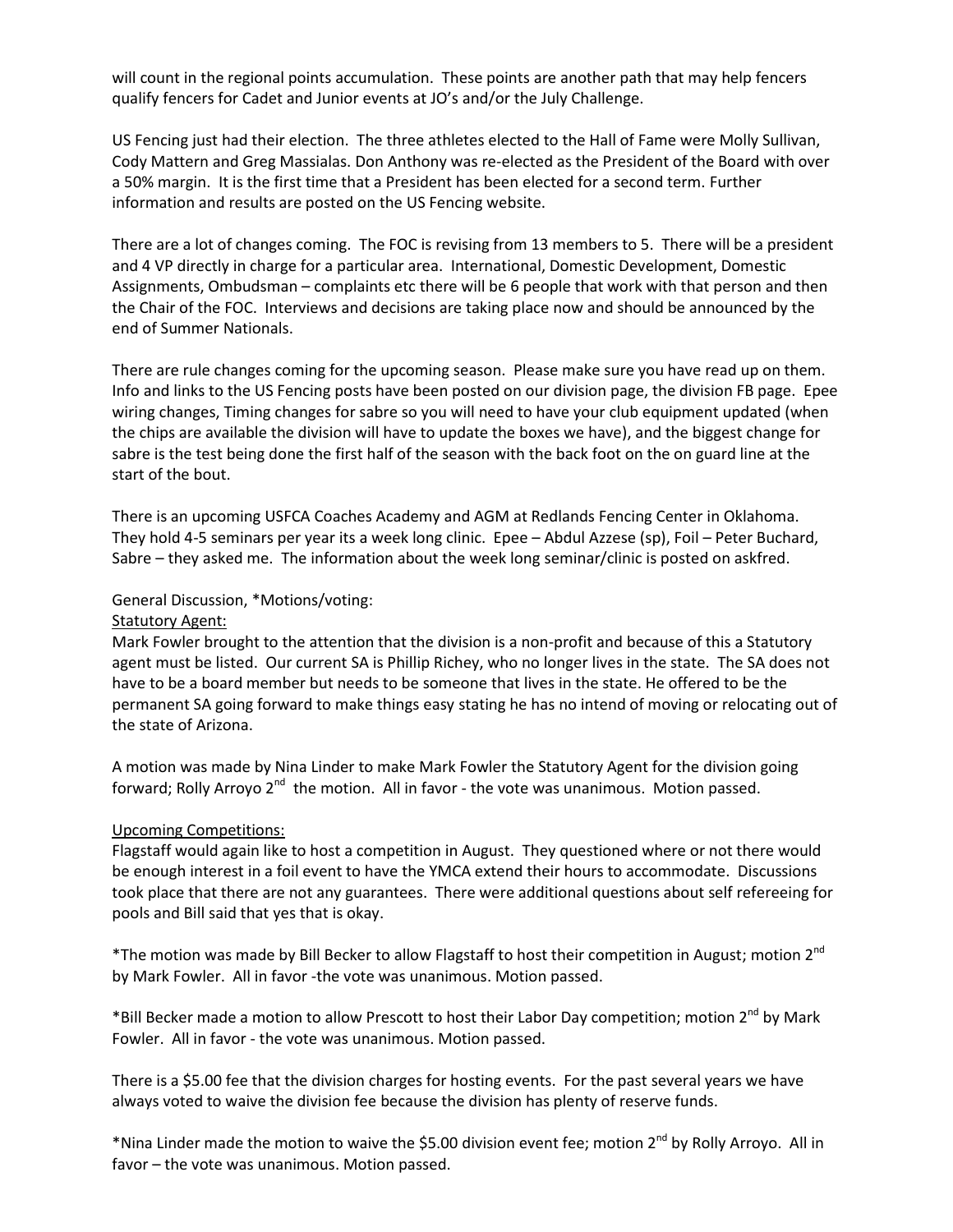# Medals:

The division is in need to place an order for medals. We only distribute medals for JO Qualifier and Summer National Qualifiers. Bill recommended that medals again be ordered in bulk to save money for the division – that is what has previously done – this last purchase has probably been used for the past 5 years but the supply is about out with the exception of a lot of  $3<sup>rd</sup>$  place medals. We do not typically have ties for 3<sup>rd</sup> so we have may left overs. We will need to work with Crown, the company previously used to purchase a bulk order but mostly golds and silvers.

\*Nina Linder made the motion to purchase additional medals; motion was 2<sup>nd</sup> by Will Becker. All in favor - the vote was unanimous. Motion passed.

# Division Equipment:

Division equipment was brought up by Mark Fowler. Because he and Kaitlyn are in Tucson it is difficult to inventory, manage and/or fix. There should be some money and time dedicated to fixing it or just sell it. Bill stated that the division needed to keep the equipment, many of the smaller clubs rely on the division equipment for their competitions (both Prescott and Flagstaff were good examples) and the division is here to help them with that. He agreed that spending the money to keep it up to standard is necessary especially since new timing chips are required. Mark said that he felt the division needs a chair or a committee to be accountable for the equipment and to make repairs. Big Will said that he has been working on the stuff and would be happy to assist if and when he has time. There are currently 5 boxes that need chipped due to the new timing rule but that the chips have not yet been available for purchase.

\*Mark Fowler made a motion to spend up to \$500.00 to fix the equipment for the 2016-2017 season; motion 2<sup>nd</sup> by Rolly Arroyo. All in favor - the vote was unanimous. Motion passed.

\*Mark Fowler made the motion that a Division Armor position be created and that Big Will would fix the equipment; Dan Kingsly  $2^{nd}$  the motion. A vote was held, 9 approved 1 abstention (William Becker), 1 against – Big Will was the NO vote.

Big Will stated that his problem was that he did not want to commit to do something that he might not have time for and that he did not want to let anyone down. Rolly said that he felt that Big Will should be paid for his time and effort and wanted to know how long Big Will thought things might take. Mark said he disagreed that this should be a volunteer thing. Nina asked the group if anyone was willing to take the task on or if they knew of anyone else in the division that we should approach for the task and everyone looked to Big Will who was shaking his head no.

\*Rolly made a motion to pay the position \$200 a year for fixing the equipment and Daniel Kingsly seconded the motion. 3 opposed (Mark Fowler, Jay Fowler, and Big Will), Bill abstained, and as the all in favor votes were being counted Nina stopped the discussion from going further and pointed out that we were voting to have a person do something and that person was not willing to do the task and that we should have further discussions. Motion Stopped – not adopted

\*Mark made the motion to revisit the vote, Kaitlyn Fowler 2<sup>nd</sup> the motion. All were in favor with the exception of 1 abstention (Bill Becker). Motion passed.

Discussion continued: Big Will said that he has been working with the armor Michael Mergs to learn to get things fixed he just was concerned about the time it would take because he is learning not the expert. He said a reel will take him about 20 minutes to fix, he has to work with Mergs on the boxes and it will be about 5-6 hours to get him up to speed and the stuff done. He does not want to take the divisions money if it does not take him that long but at the same time if it takes him a lot longer he cannot commit that kind of time. Rolly Arroyo stated that he should be fairly paid for his time and efforts. Catherine Bolton asked Big Will what he thought a fair hourly wage might be for him and it was suggested a rate of \$20/hr. Big Will said he really